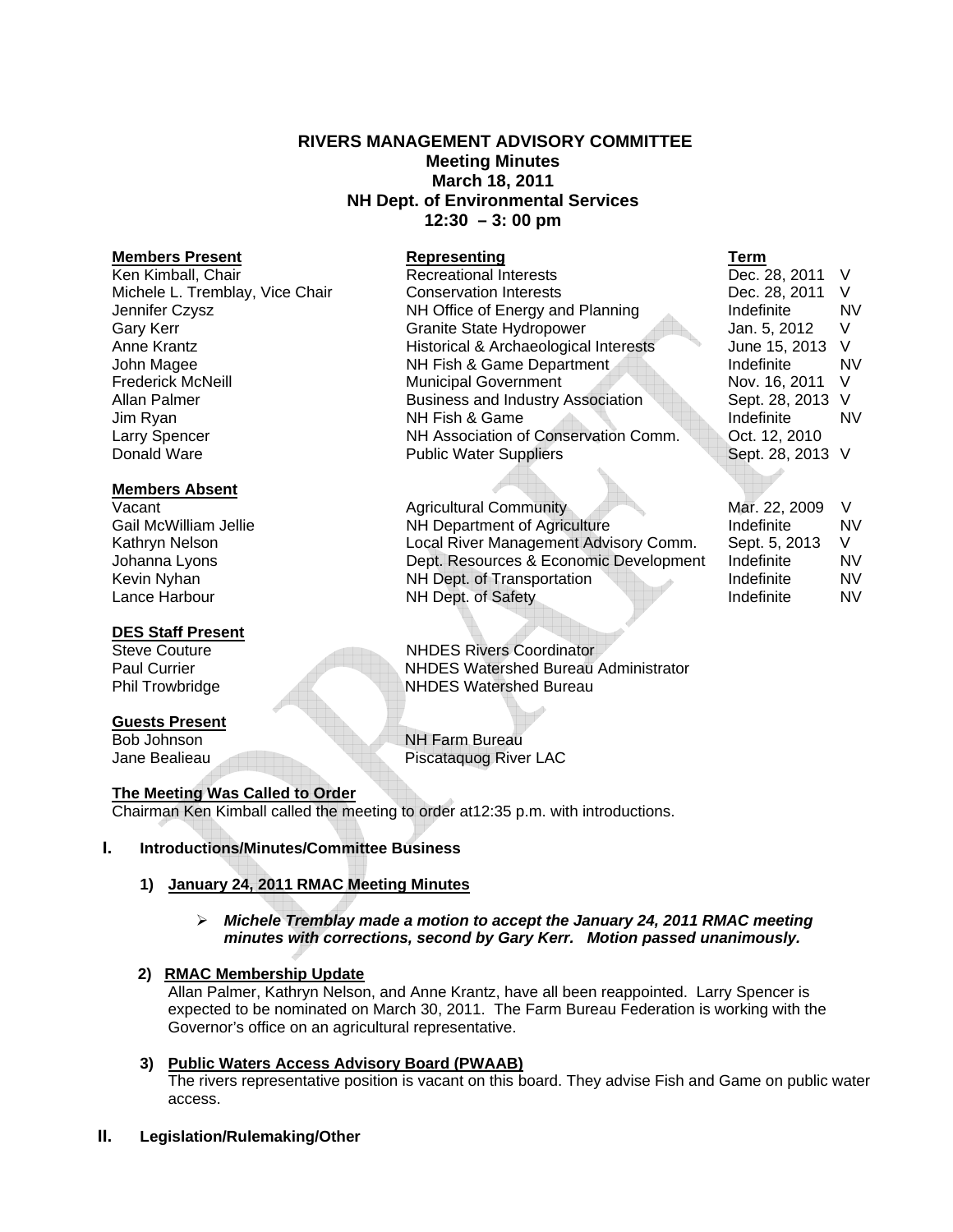# Draft Minutes 2

# **1) Water Quality Standards update – Phil Trowbridge**

3 updates regarding WQSAC:

- 1. **Rulemaking** for a section related to anti-degradation and water withdrawals.
	- Env-Wq 1708.10 Anti-degradation, Alternatives Analysis; Economic or Social Importance – Clarifies the processes for alternatives analysis and DES approval
		- Replaces 1995 economic guidance from EPA with state-specific requirements
	- Env-Wq 1708.12 Transfer of Water
		- Clarifies the criteria that must be met for water transfers
			- No exotic aquatic species or other species that would upset the biological and aquatic community
			- Existing and designated uses maintained in source and receiving waters
			- Antidegradation regulations applied to source and receiving waters
			- An approved water conservation plan
	- 2/17/11: Rulemaking Notice published
	- 4/14/11: Public Hearing at DES
	- 4/25/11: Written comments due

# 2. **Triennial Review of Surface Water Quality**

 40 CFR 131.20 requires States to hold public hearings to review surface water quality standards at least every 3 years.

Two Stage Process

- Solicit suggestions from the public for possible revisions to the standards
- Suggestions will be considered by the WQSAC for modifications to standards over the next three years
- NH's Surface Water Quality Standards consist of:
- RSA 485-A: 1-4, 8-11
- Env-Wq 1700
- 3. **Classification Subcommittee** a long term effort to revise the classification system WQSAC subcommittee to update the list of designated uses and criteria for surface waters, including wetlands

**ONE IDEA FOR A MATRIX OF DESIGNATED USES AND SUBCLASSES**

- Concept is to replace Class A/B system with designated use matrix
- Any interested party may participate

| ONE IDEA FOR A MATRIX OF DESIGNATED USES AND SUBCLASSES |                 |                |                                        |                                   |                                            |                 |                                       |  |  |
|---------------------------------------------------------|-----------------|----------------|----------------------------------------|-----------------------------------|--------------------------------------------|-----------------|---------------------------------------|--|--|
|                                                         |                 |                |                                        |                                   |                                            |                 |                                       |  |  |
| <b>AQUATIC</b><br>LIFE.                                 | <b>SWIMMING</b> | <b>BOATING</b> | <b>DRINKING WATER</b><br><b>SUPPLY</b> | <b>FISH</b><br><b>CONSUMPTION</b> | <b>SHELLFISH</b><br><b>CONSUMPTIO</b><br>N | <b>WILDLIFE</b> | <b>GEOMORPHI</b><br><b>CINTEGRITY</b> |  |  |
|                                                         |                 |                |                                        |                                   |                                            |                 |                                       |  |  |
| <b>Natural</b>                                          | Frequent        | Frequent       | <b>Source Water</b>                    | <b>Fishing possible</b>           | Shellfishing<br>possible                   | Natural         | <b>Natural</b>                        |  |  |
| Rural                                                   | Occasional      | Occasional     | <b>Potential Source Water</b>          | <b>Not Fish Habitat</b>           | <b>Not Shellfish</b><br>Habitat            | Rural           | Managed                               |  |  |
| Community                                               | Rare            | Rare           | No Water Supply Potential              |                                   |                                            | Community       |                                       |  |  |
| Urban                                                   |                 |                |                                        |                                   |                                            | Urban           |                                       |  |  |

# **New Designated Uses** (proposed so far)

- Existing drinking water supply
- Cold water fishery
- **Agriculture**
- Geomorphic integrity
- Wetland habitat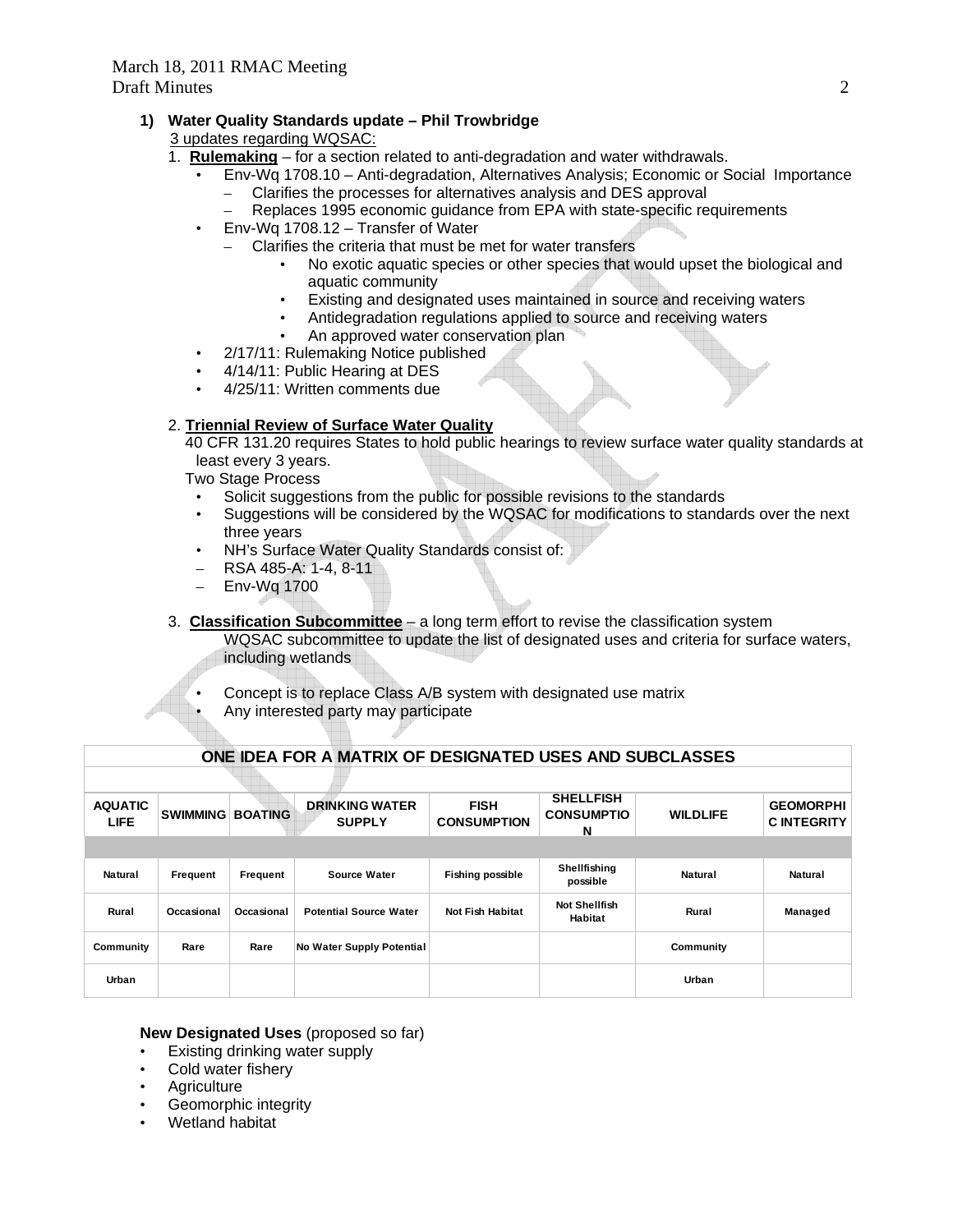## **Next Steps**

- Definitions for new designated uses
- Designated uses for wetlands
- Review Clean Water Act requirements for designated uses

Phil then answered questions from the committee. Next WQSAC meeting is March 21<sup>st</sup> at 1 p.m. here at DES.

**2) Legislation and Policy Subcommittee – Michele Tremblay, Vice Chair, RMAC and Chair of Policy and Legislation Subcommittee** 

Michele Tremblay, Chair of Policy and Legislation Subcommittee thanked Allan Palmer and Gary Kerr for meeting earlier today to go over the legislation.

An update and next steps were provided for the 4 river designations. Mascoma and Exeter/ Squamscott went through committee as written, as well as to the House floor. The Oyster and Lamprey Rivers were amended to exempt the 1<sup>st</sup>, 2<sup>nd</sup>, and 3<sup>rd</sup> order streams from the CSPA. The recommendation is to list those changes that have the following detrimental affects: 1) creates inconsistent/spot legislation that is confusing and 2) the communities knew what the existing statute was and they supported as is. The letter of testimony will be written to the Senate stating these issues.

## *Michele Tremblay made a motion that RMAC submit a letter of testimony that while they're in support of the nominations, we are opposing the spot changes with CSPA, for the reasons stated, second by Gary Kerr. Motion passed unanimously.*

This will request the Senate to reverse the language back to the original way it was proposed by the nominating committee for HB 149 & 44.

**HB 27** – This bill makes changes to statute RSA 483. Some language has been added – '*shall give written notice to riparian landowners and the governing body….'* This puts a higher burden on the volunteer effort and there is no precedence for this. It is suggested that language be consistent with RSA 675:7 (regarding notice of public hearings) which is an adequate and appropriate notification. It would be then be required presubmittal to DES. Application would only be complete if the public meeting documentation was attached.

Also in paragraph 4:I, there is wording moved which is repetitive but makes no changes. The subcommittee recommends it be left as is.

Under paragraph 5 – the 5 year grandfathering for the Upper Merrimack, Pemigewassett, Connecticut, and the Saco will expire January 1, 2012, for the existing application of sludge for those that are permitted. This is to add an additional 5 years to 2017. The subcommittee recommends this and it encourages and supports riparian landowners to keep their working lands as such.

 *Michele Tremblay moved to go forward with a Letter of Testimony to change riparian landowner notification and add the additional 5 years of grandfathering for the sludge, second by Larry Spencer. Discussion held re: Upgrade language from a meeting to a hearing. Amendment made by Michele Tremblay, seconded by Larry Spencer to add: either referencing RSA 675:7or if an issue, take the text verbatim for the amended language in HB 27. Motion passed unanimously.* 

**HB 621** - as originally submitted would have allowed municipalities, regarding stream crossings, submit a Notification to the DOT and \$25 and the work could be done. It also creates a committee to examine if the DES Stream Rules are an unfunded mandate and if DES has exceeded its regulatory authority with the stream crossings. DES was opposed to this. As it is amended now, which DES supports, it requires municipalities to use the Permit by Notification (PBN) process, using DOT's Best Management Practices(BMPs), but increases the size of the culvert maintenance considered from 36" to 48".

 *Allan Palmer made a motion to support the expansion of the PBN process and stay silent on the other issues the bill addresses, second by Jim Ryan. Discussion. Motion passed unanimously.*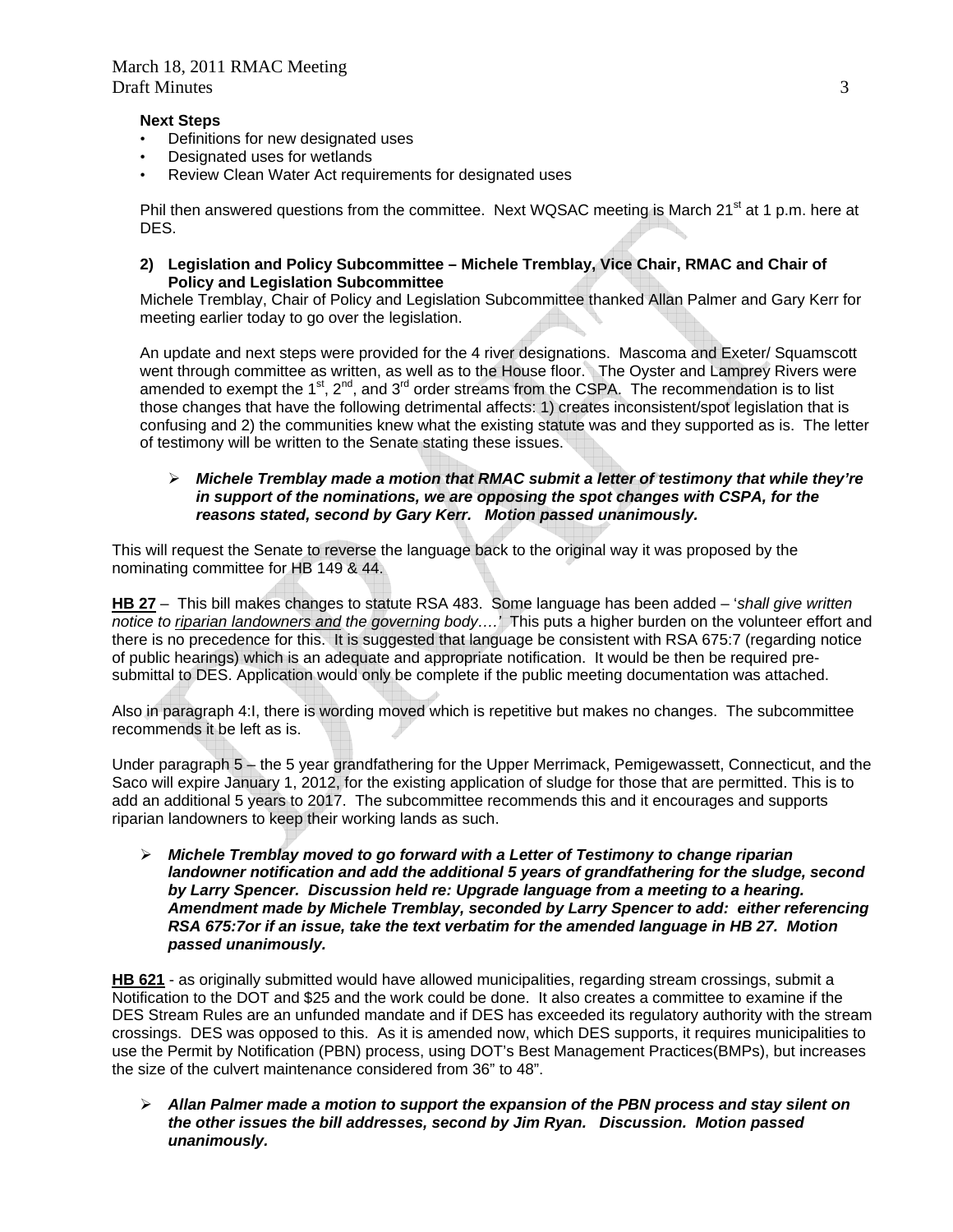**HB 470** – repealing the comprehensive shoreland protection act. Retained in Committee pending outcome of SB 154.

**SB 154** – the subcommittee agreed on the permission issue. 1) It states land owners must give permission for DES to enter a property to perform an inspection and get a court order to do an inspection and for monitoring. 2) Another one provides for the refunding of fees when a permit is denied by DES. 3) A waiver would be able to be given by Commissioner, which will give rise to inconsistent treatment and grounds for appeals.It also removes the civil penalties currently under CSPA., and there are just administrative fines left. The sunset clause is also eliminated. Steve also noted that the subcommittee did not come to consensus about the PBN processes in the bill.

- *Michele T. moved to have the RMAC to write a letter of testimony in opposition to the 3 items noted above, second by Gary Kerr. Discussion. Motion passed unanimously.*
- *Allan Palmer made a motion that the RMAC be in support of the Permit by Notification concept included in SB 154, second by Gary Kerr. Discussion concerning size of lots, disturbance percentage of lot size, limits, cumulative impacts, etc. Amendment offered by Allan Palmer to include: individual or cumulative impacts under a PBN could not exceed 1500 sq ft of construction impact, or for impervious surface 900 sq feet of or 20% of a lot, whichever is less. Motion passed unanimously.*

Discussion: The Letter of Testimony should be specific as to the ramifications of how it is currently written and why we are proposing this as solutions. DES is comfortable with the language as written. What is already relative could not exceed the impacts already outlined provide justification. Recommend cumulative individual projects cannot 20% impervious under PBN, cumulative could not exceed the 900-1500 sq ft. limitations that are already in that section.

Michele noted that HB 514 relative to landowner consent for administrative inspection of land has been retained. The other bills of concern have either been retained or ITLd and some were Ought to Pass with amendments.

SB 19 , SB 20, and SB 21 have all cleared the Senate with amendments and are going to the House.

SB 142 – innovative permitting process that is a DES requested bill. RMAC did not have a position. Still watching.

Michele then proposed that any prior vote to either support or oppose stand unless there has been anything significantly changed. They will work on those Letters of Testimony after crossover.

Chairman Kimball and Vice Chairman Tremblay gave their thanks to those on the subcommittee for their work on the legislation.

# **III. RMPP Budget and Staffing – Steve Couture, DES**

Jenn Rowden has taken a full time position with the Drinking Water Ground Water Bureau. She is still helping one day per week on the Watershed Conference.

Chairman Kimball will send a thank you to both Jenn and Laura for their work while Steve was gone.

Paul Currier summarized the budget status

.

# *CHANGES TO DES BUDGET IN GOVERNOR'S PHASE:*

- *1. Agencies asked to prepare revised budget that is 95% of FY 11 Adjusted Authorized Budget for General Funds and Other Funds Federal excluded)*
- *2. For DES that meant reducing our Gen Fund budget to \$18 Million per year from \$21/\$20M*
- *3. Our Maintenance Budget prepared this summer was at \$28M Gen Funds FY12. Overall: Adjusted Authorized Budget FY 2011 \$225.9M*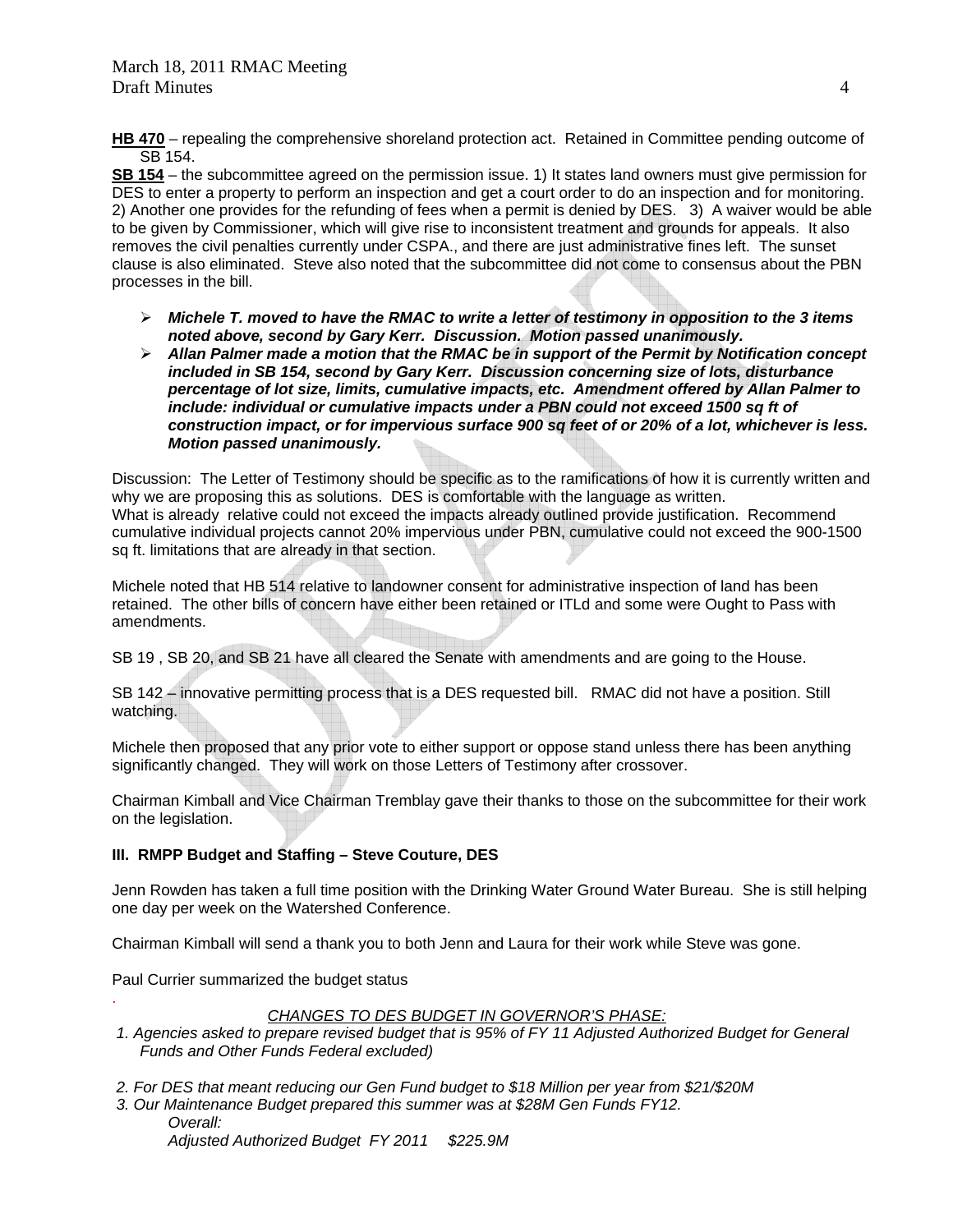*Original Maintenance Budget FY 2012 \$218.4M Governor's Budget Proposal FY 2012 \$210.9M* 

- *4. Hard decisions, hard choices were made in order to achieve the Governor's goal 5. Changes Made:* 
	- *Reduce overall staffing levels from 547 to 488*
	- *Unfund 26 vacant positions*
	- *Unfund 14 filled positions*
	- *Transfer Water Lab to DHHS Public Health*
	- *Fund state aid grants only for existing grants*

 *THIS IS ONLY THE FIRST ROUND OF THE BUDGET* 

*Impacts to general fund programs are likely just the beginning* 

*Various bills in legislature seek to reduce DES fees & may impact fee programs & staff* 

*Congress is seeking major reductions in funding for EPA in FFY 11 & 12 \*\* this would impact our federal programs greatly* 

Every one of our programs is now subject to potential reduction

The House of Representatives budget, with their additional 10% cut, would completely eliminate the Rivers and Lakes Programs -eliminating 3.5 positions and at a savings of only \$300,000. The additional 10% cut of general funds would eliminate the limnology lab, VRAP and VLAP, the public beach, pool, and spa inspections, the Water Well Board, and the shellfish program. This is not the time to lobby. House Finance Committee will exec on Monday. Now the budget will be going to the Senate where it will be worked on. After that It will go to the committee of conference and then to the Governor for his signature or veto.

Paul stressed the importance of the connection with the local advisory committees. The Rivers Program establishes a grassroots watershed based process. DES has been working towards this model of the Rivers Program managing the watershed. If removed, all the progress made getting watershed implementation for the grass roots level going away. All the progress made on instream flow protection would stop. Nominations would stop.

There are six opportunities, specific to the Rivers Program, coming up in the Senate: the 4 river nominations, the instream pilot project extension, and HB 27.

 *Michele Tremblay made a motion that the RMAC write Letters of Testimony to the Senate at the appropriate time and to the appropriate committee that supports and provides documentation and justification for the Rivers and Lakes Management and Protection Programs, second by*  Larry Spencer. Discussion ensued. In the Letter of Testimony they will put forth the value of *the program. Motion passed unanimously.* 

The committee will need to be ready for the budget hearing with presentations from all segments. Steve encouraged members to get permission to have their group testify individually which will lend more weight.

The LMAC has voted to have their Chair and Vice Chair coordinate with RMAC Chair and Vice Chair on strategies if they want/willing. It was agreed to work with the LMAC.

- **V. Lamprey and Souhegan River Water Management Planning Area Advisory Committees**  Steve shared that the RMAC has an advisory role to the DES Commissioner as to who the Commissioner recommends to the Governor and Executive Council for appointment to the Water Management Area Advisory Committees for the two instream flow pilot projects. There are three Nominees for each river which fill vacancies, there is no competition.
	- *Larry Spencer made a motion to recommend to DES commissioner all the following names: Lamprey River - Brian Giles, William Hall, Doug Bechtel, Souhegan River – Eli Levine, Ryan*